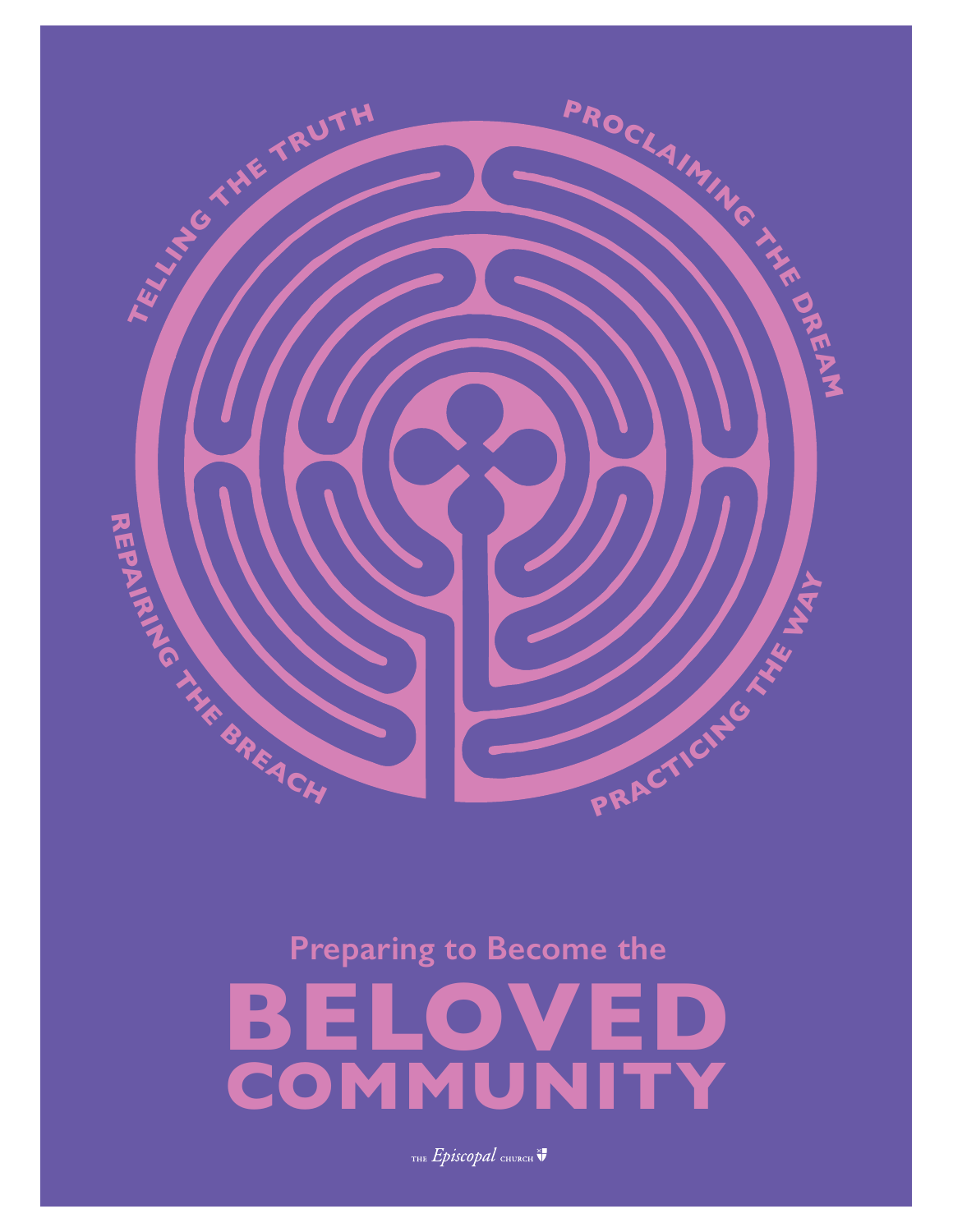## **Welcome**

*In the wilderness prepare the way of the Lord, make straight in the desert a highway for our God ... Then the glory of the Lord shall be revealed, and all people shall see it together. - Isaiah 40:3,5*

Advent is a season of preparation: shopping for gifts, decorating our homes and sanctuaries. Advent is also a time to prepare our hearts and communities for the coming of Christ, the Almighty God who came among us poor and homeless, a stranger and a child. There may be no better time to reflect on how we as the Episcopal Church embrace the Holy One who continues to draw near in the neighbor, the stranger, the refugee, or the one who seems most "other" to you. It is the ideal season to commit to becoming Beloved Community and growing loving, liberating, life-giving relationships across the human family of God.

We make the journey not only as individual Christians and congregations, but as a whole church. This spring, Presiding Bishop Michael Curry and President of the House of Deputies Gay Clark Jennings and their supporting officers shared "Becoming Beloved Community," a new vision document that lays out the Episcopal Church's long-term commitment to racial healing, reconciliation, and justice. A second resource *—* "Becoming Beloved Community Where You Are" *—* details many ways for individuals and congregations to take concrete steps toward change and healing. Both are available at www.episcopalchurch.org/beloved-community, along with a host of resources for faithful reflection and action.

The journey is framed around the labyrinth. Why? In the ministry of racial healing and justice, none of us walks a straight line. We enter the labyrinth wherever God has provided an opening – telling the truth about our church's story around race; discerning and proclaiming God's dream of Beloved Community where we are; learning and practicing Jesus' way of healing and love; and bravely working to transform systemic racial injustice. We keep moving from one quadrant to another and back. No one is ever really finished. That is the way of ongoing spiritual formation.

As you "walk" sections of this labyrinth, gather a group, and together engage the scriptures, reflections, and activities. Designate a facilitator who will carefully preview the session. Set aside at least 45 minutes for each session, and consider these **Conversation Tips**:

*Speak from your own experience. Be genuinely curious about what others share. Imagine you can disagree without someone being wrong. Avoid debate and stay with the story. Seek Christ in others and seek to embody his loving, liberating, life-giving way.* 

You will find printer-friendly online resources and alternative activities for a variety of contexts – at www.episcopalchurch.org/beloved-community. Feel free to also explore daily offerings and ongoing conversation about Becoming Beloved Community on Facebook, Twitter, and Instagram.

Presiding Bishop Michael Curry regularly welcomes us to live not just as the church but as the Episcopal branch of the Jesus Movement: the ongoing community that follows Jesus into loving, liberating, life-giving relationship with God, each other, and creation. May God bless and grow us into vibrant embodiments of the Christ we welcome and follow, this Advent and always.

Prayerfully offered, The Episcopal Church's Racial Reconciliation Team www.episcopalchurch.org/reconciliation - reconciliation@episcopalchurch.org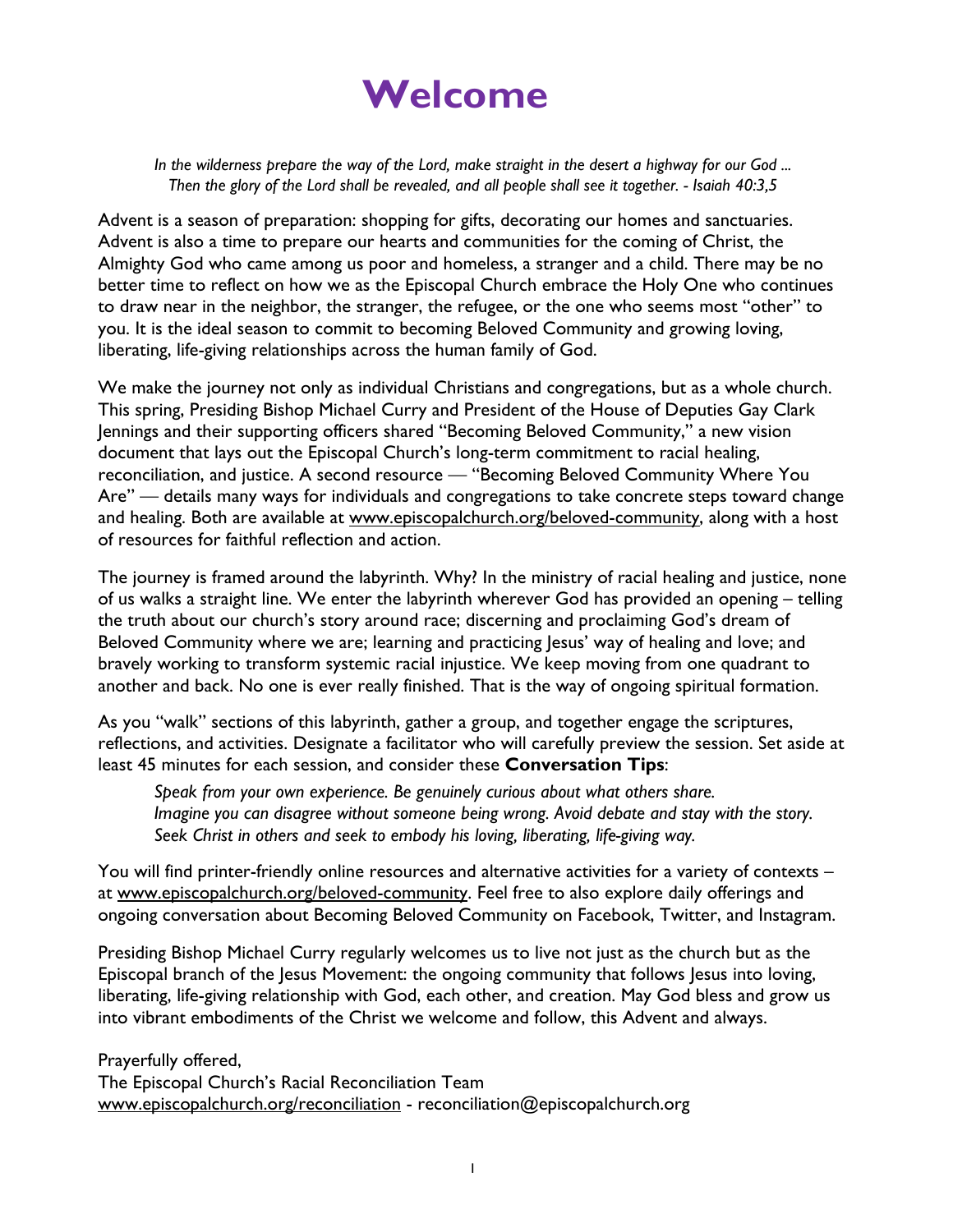### **Advent 1 – Beginning December 3, 2017 Telling the Truth about Our Churches and Race**

### **Pray the Collect for This Sunday**

Almighty God, give us grace to cast away the works of darkness, and put on the armor of light, now in the time of this mortal life in which your Son Jesus Christ came to visit us in great humility; that in the last day, when he shall come again in his glorious majesty to judge both the living and the dead, we may rise to the life immortal; through him who lives and reigns with you and the Holy Spirit, one God, now and forever. Amen.

### **Read the Scripture Together: Mark 13:24-72**

"Jesus said, 'In those days, after that suffering, the sun will be darkened, and the moon will not give its light, and the stars will be falling from heaven, and the powers in the heavens will be shaken. Then they will see 'the Son of Man coming in clouds' with great power and glory. Then he will send out the angels, and gather his elect from the four winds, from the ends of the earth to the ends of heaven.'

"'From the fig tree learn its lesson: as soon as its branch becomes tender and puts forth its leaves, you know that summer is near. So also, when you see these things taking place, you know that he is near, at the very gates. Truly I tell you, this generation will not pass away until all these things have taken place. Heaven and earth will pass away, but my words will not pass away.'

"'But about that day or hour no one knows, neither the angels in heaven, nor the Son, but only the Father. Beware, keep alert; for you do not know when the time will come. It is like a man going on a journey, when he leaves home and puts his slaves in charge, each with his work, and commands the doorkeeper to be on the watch. Therefore, keep awake—for you do not know when the master of the house will come, in the evening, or at midnight, or at cockcrow, or at dawn, or else he may find you asleep when he comes suddenly. And what I say to you I say to all: Keep awake.'"

### **Reflection: Keep Awake**

In the gospel, Jesus promises a new day is coming. He also urges people to wake and get ready. What does that mean for us? One of the earliest, hardest steps toward becoming a community that reflects God's dream is telling the truth. Like the servants left behind, we may be tempted to bury our heads, but there is grace and truth in examining our church's story and bringing to light what has been hidden. Jesus invites us to see what is really happening and then to ask for the Spirit's power to live anew.

### **In the Labyrinth: Telling the Truth about Our Churches and Race**

We cannot become what God created us to be unless we also examine who we have been and who we are today. Who are you, as a church community? What groups are included and excluded? What things have you, as a church, done and left undone?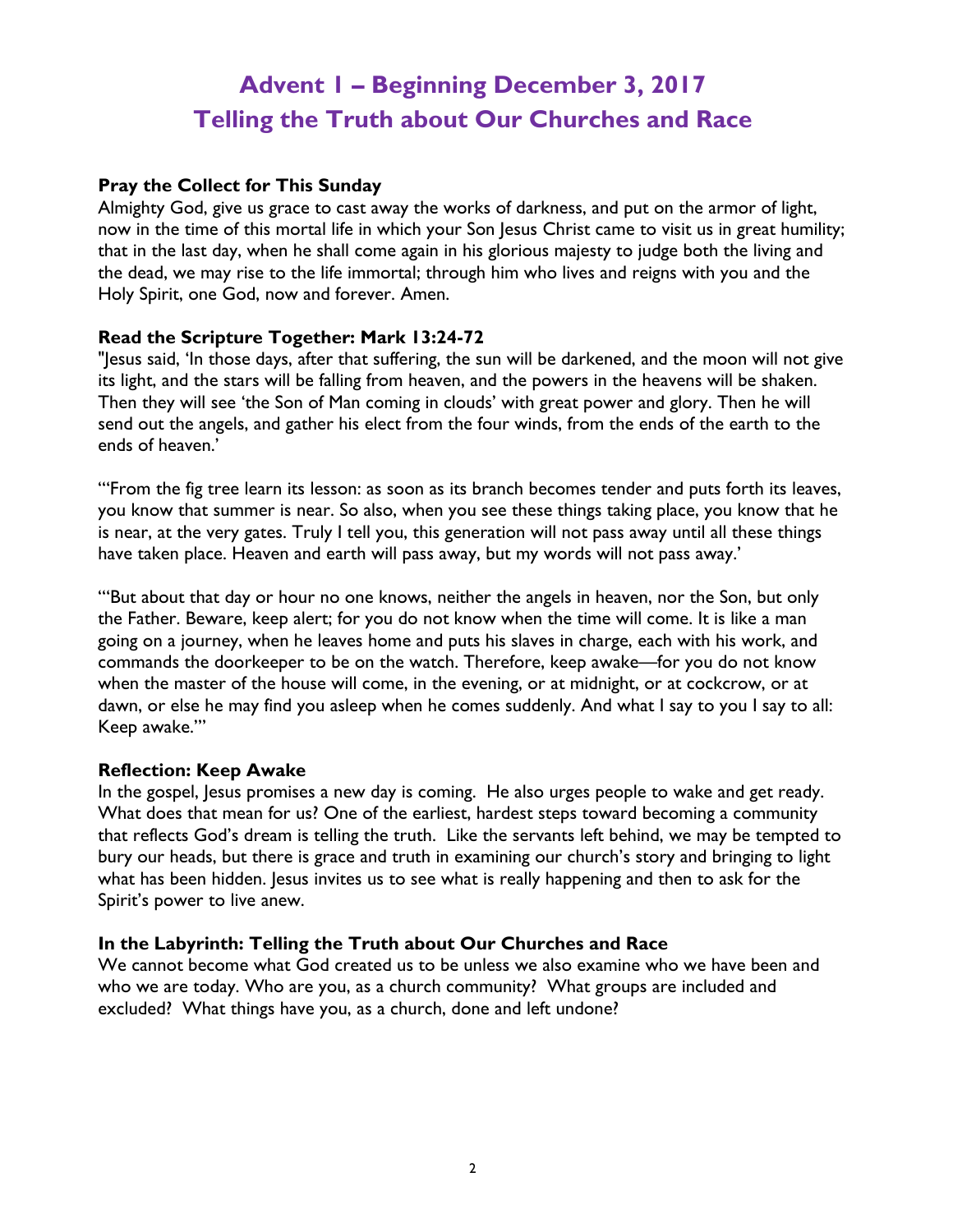### **Make It Real: Inside/Outside Exercise**

Gather in groups, ideally of no more than eight people. Share the *Conversation Tips:* 

*Speak from your own experience. Be genuinely curious about what others share. Imagine you can disagree without someone being wrong. Avoid debate and stay with the story. Seek Christ in others and seek to embody his loving, liberating, life-giving way.* 

Now invite people to pause and recall a particular time and place when you felt welcome, as if your voice, ideas, and presence were valued (if it has never happened, imagine it in detail). Pair off and tell the story to a neighbor, for about one minute each.

Next, recall a particular time and place when you felt unwelcome, as if your voice, ideas and presence were not valued or received. Share with the same neighbor. Then reflect in the small group. What did it *feel* like to share about being welcome? Unwelcome? To hear someone else's story? What did you learn?

Now as a whole group, take a large sheet of paper and draw a circle within a circle.

- What racial, cultural, and ethnic groups experience their voices, presence, and ideas as valued and welcome in your congregation today? Which groups have been welcome and shaped your church's story since its founding? Write those groups in the inner circle.
- What racial, cultural, and ethnic groups are not present and/or not welcome in your congregation today, although they are in the same or a nearby town, area, or region? What groups have been unwelcome or on your church's margins in the past? Write those groups in the wider circle.

How do you *feel* as you recall and share these realities? Where do you see possibilities for growing into Beloved Community? Name them together.

**Closing Prayer**: You may wish to give thanks for God's grace, wisdom, and abiding love, and for the honesty, courage, and vulnerability people demonstrated. You may return to the promise of forgiveness and new life that we receive in Jesus Christ.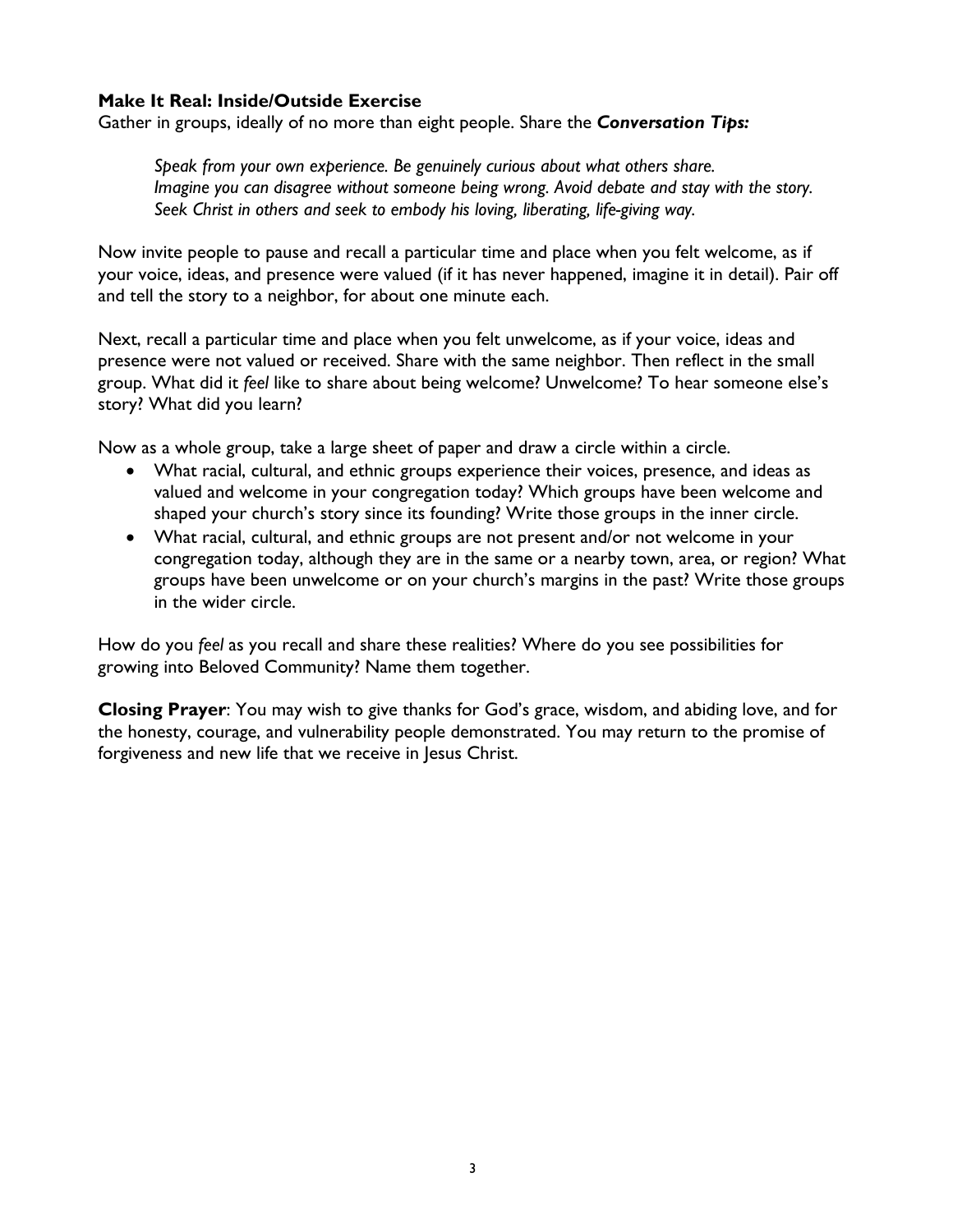### **Advent 2 – Beginning December 10, 2017 Proclaiming the Dream of Beloved Community**

### **Pray the Collect for This Sunday**

Merciful God, who sent your messengers the prophets to preach repentance and prepare the way for our salvation: Give us grace to heed their warnings and forsake our sins, that we may greet with joy the coming of Jesus Christ our Redeemer; who lives and reigns with you and the Holy Spirit, one God, now and forever. Amen.

### **Read the Scripture Together: Mark 1:1-8**

"The beginning of the good news of Jesus Christ, the Son of God. As it is written in the prophet Isaiah, "See, I am sending my messenger ahead of you, who will prepare your way; the voice of one crying out in the wilderness: 'Prepare the way of the Lord, make his paths straight.'"

John the baptizer appeared in the wilderness, proclaiming a baptism of repentance for the forgiveness of sins. And people from the whole Judean countryside and all the people of Jerusalem were going out to him, and were baptized by him in the river Jordan, confessing their sins. Now John was clothed with camel's hair, with a leather belt around his waist, and he ate locusts and wild honey. He proclaimed, "The one who is more powerful than I is coming after me; I am not worthy to stoop down and untie the thong of his sandals. I have baptized you with water; but he will baptize you with the Holy Spirit."

### **Reflection: Proclaim Good News**

God sent John the Baptist to proclaim the good news that we could repent, be forgiven, and return to God's dream of restoration and salvation. John didn't just cry out in the wilderness; he prepared people to enter the waters of baptism, to share their deepest truths, and to rise up ready for healed and reconciled relationship with God and with their neighbors.

### **In the Labyrinth: Proclaiming the Dream of Beloved Community**

Healing, reconciliation, and justice are big ideas, but they all begin with exploring our stories, shared history, and deepest longings. If you listened closely to your church and your neighbors and civic partners, what might you hear? What experiences have people had around race, ethnicity, and culture? Is there a shared vision of Beloved Community? What collective commitments and behaviors could you all make that would begin to foster Beloved Community?

### **Make It Real: Listening & Learning Session**

Gather in groups of ideally no more than seven people each. Review the *Conversation Tips:* 

*Speak from your own experience. Be genuinely curious about what others share. Imagine you can disagree without someone being wrong. Avoid debate and stay with the story. Seek Christ in others and seek to embody his loving, liberating, life-giving way.* 

Ask each participant to tell a story using one of the prompts below. Allow at most two minutes for each story, with a little silence but no discussion between each. Each group should designate a timekeeper who will gently but clearly indicate when each speaker has 30 seconds left, then 10 seconds, and when time is up.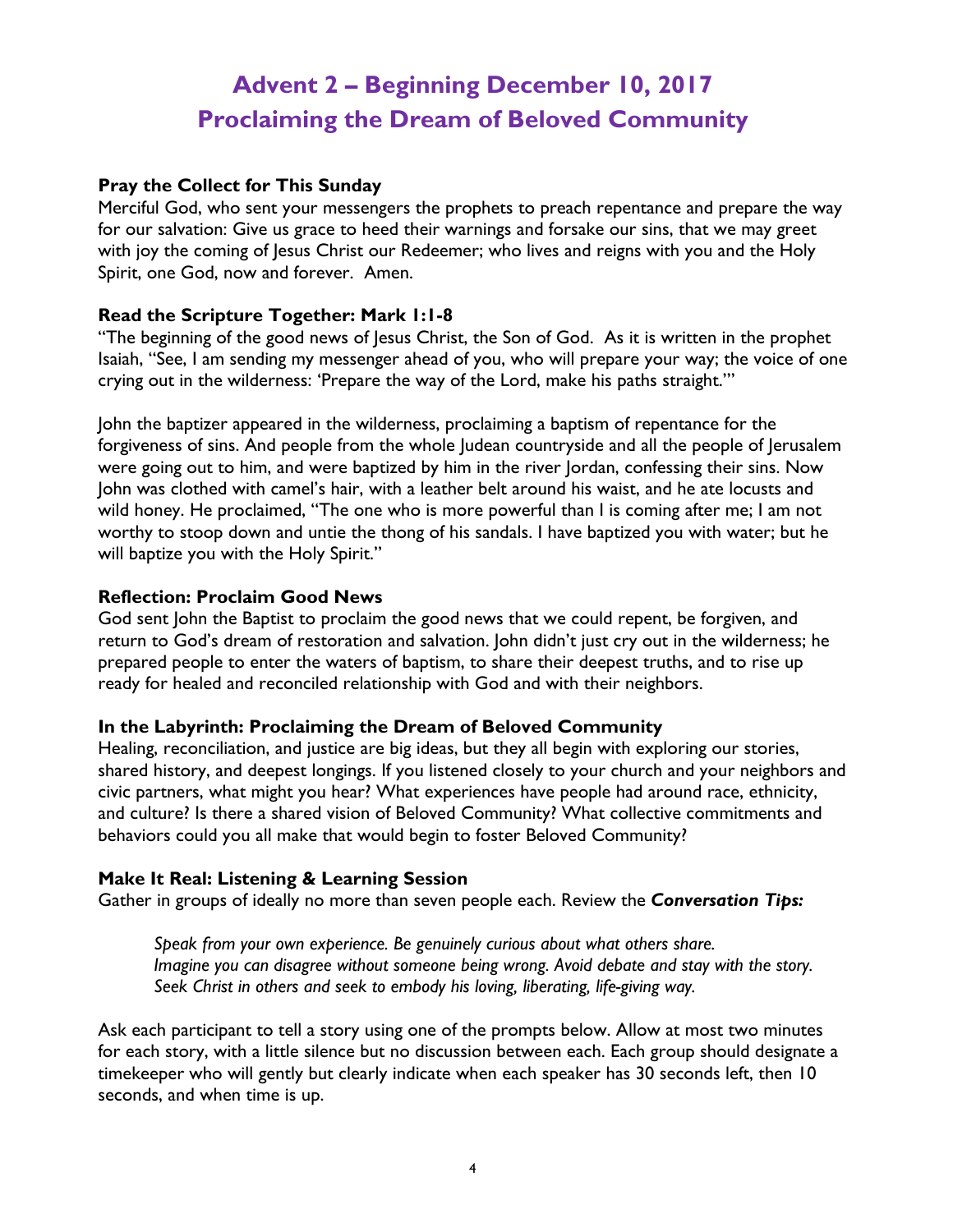Story Prompts for Group Sharing:

- 1. When I walk around this neighborhood/town/city/community, I feel …
- 2. When I look at our neighborhood/town/city/community, I dream of ...
- 3. To me, Beloved Community looks like ...
- 4. I was especially aware of my race when I ...
- 5. I was saddened about race in our neighborhood/town/city/community when …
- 6. I was grateful for race in our neighborhood/town/city/community when …
- 7. To foster Beloved Community, I hope to ...

Offer everyone the opportunity to share a story. If there is time, go a second round and invite each person to choose a different prompt. Leave 10 minutes to discuss the following questions:

- What surprised you? Did someone's story change the way you view a situation or idea?
- What stories and perspectives do you wish you could hear? How can you humbly invite those voices to the listening & learning process?

**Closing Prayer**: You may name hopes for deeper relationship with neighbors who differ from the gathered group. You may also acknowledge the dreams each person has shared, and how they resonate with God's dream of healing and wholeness for the whole creation.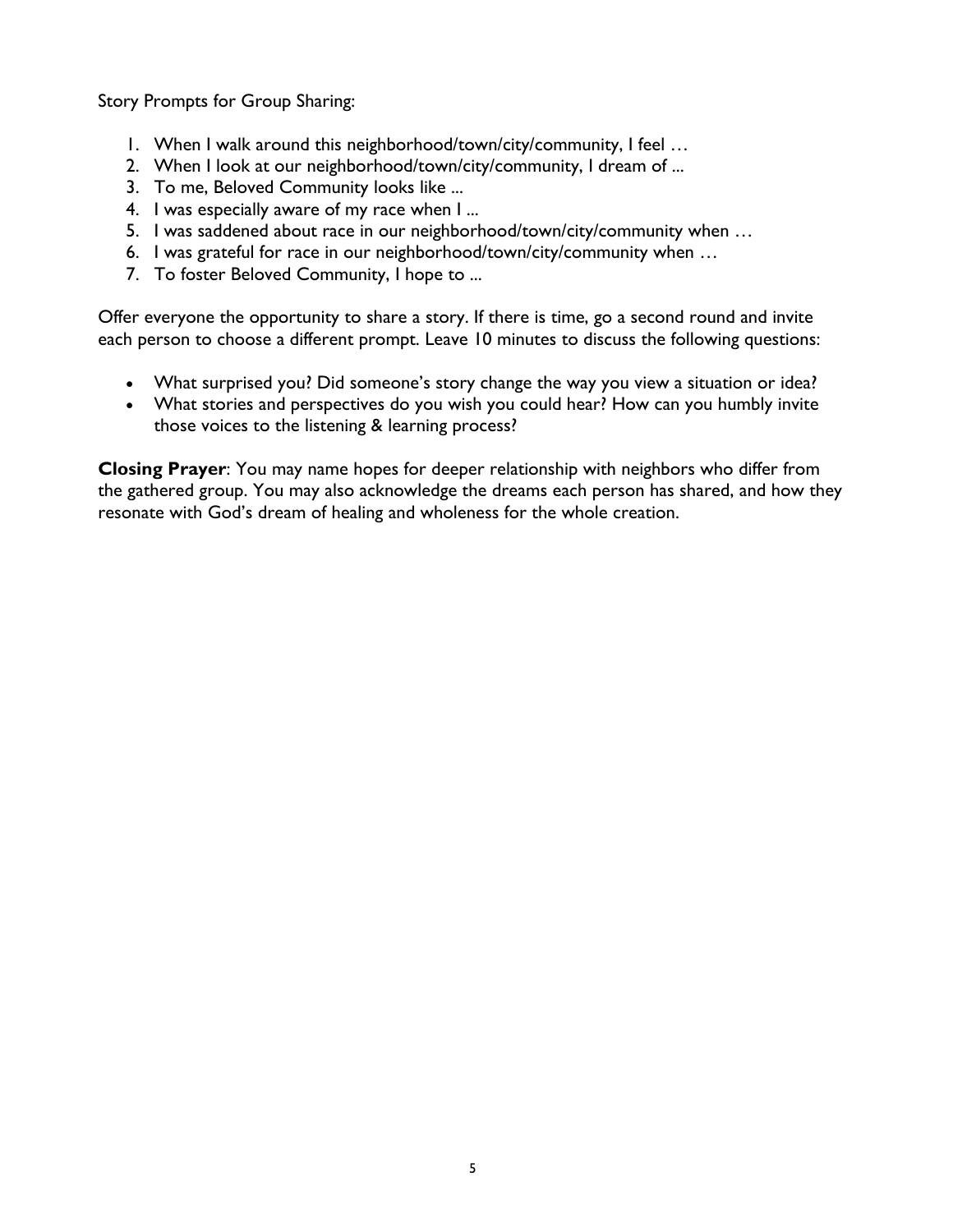### **Advent 3 – Beginning December 17, 2017 Practicing the Way of Love in the Pattern of Jesus**

#### **Pray the Collect for This Sunday**

Stir up your power, O Lord, and with great might come among us; and, because we are sorely hindered by our sins, let your bountiful grace and mercy speedily help and deliver us; through Jesus Christ our Lord, to whom, with you and the Holy Spirit, be honor and glory, now and forever. *Amen.*

#### **Read the Scripture together: Isaiah 61:1-4, 8-11**

The spirit of the Lord GOD is upon me, because the LORD has anointed me; he has sent me to bring good news to the oppressed, to bind up the brokenhearted, to proclaim liberty to the captives, and release to the prisoners; to proclaim the year of the LORD's favor, and the day of vengeance of our God; to comfort all who mourn; to provide for those who mourn in Zion to give them a garland instead of ashes, the oil of gladness instead of mourning, the mantle of praise instead of a faint spirit. They will be called oaks of righteousness, the planting of the LORD, to display his glory. They shall build up the ancient ruins, they shall raise up the former devastations; they shall repair the ruined cities, the devastations of many generations. For I the LORD love justice, I hate robbery and wrongdoing; I will faithfully give them their recompense, and I will make an everlasting covenant with them. Their descendants shall be known among the nations, and their offspring among the peoples; all who see them shall acknowledge that they are a people whom the LORD has blessed. I will greatly rejoice in the LORD, my whole being shall exult in my God; for he has clothed me with the garments of salvation, he has covered me with the robe of righteousness, as a bridegroom decks himself with a garland, and as a bride adorns herself with her jewels. For as the earth brings forth its shoots, and as a garden causes what is sown in it to spring up, so the Lord GOD will cause righteousness and praise to spring up before all the nations.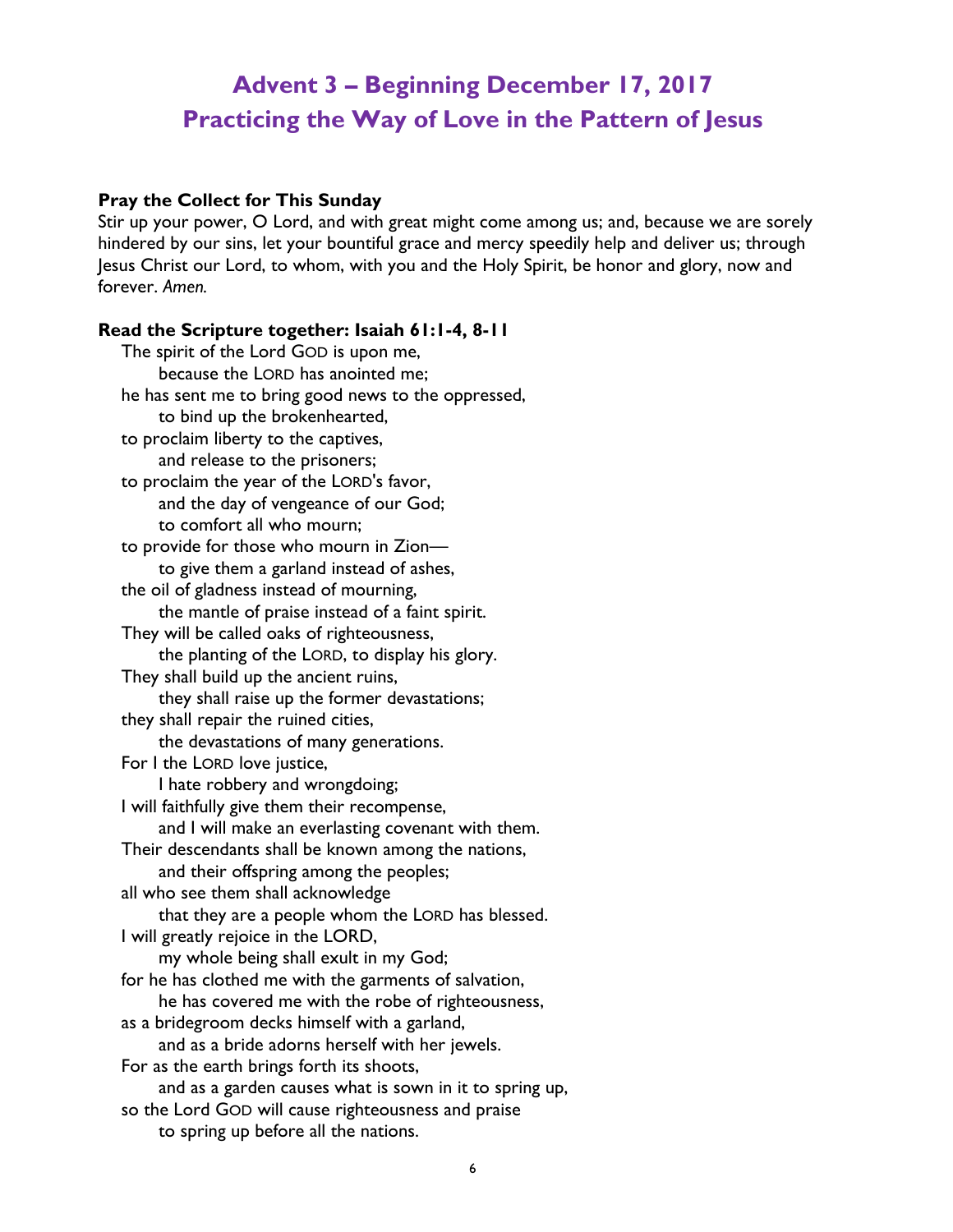### **Reflection: Stir Us Up**

The Prophet Isaiah envisions a holy community where all people flourish and seek the good for each other, and it all begins with the anointing of the Holy Spirit. How often do we pause in our efforts and ask God to stir, anoint, and equip us for the journey? Remember that we are always learning and practicing the way of Jesus, who blesses and teaches us to live his way of love.

### **In the Labyrinth: Practicing the Way of Love in the Pattern of Jesus**

Loving our neighbor takes formation, practice, and commitment. How will each of us learn to be reconcilers, healers, and justice-bearers in Jesus' name? How could we practice sharing stories, growing relationship across dividing walls, and seeking Christ in the "other"?

### **Make It Real: This Far by Faith Exercise**

Gather in circles of no more than 15 people. Review the *Conversation Tips:* 

*Speak from your own experience. Be genuinely curious about what others share. Imagine you can disagree without someone being wrong. Avoid debate and stay with the story. Seek Christ in others and seek to embody his loving, liberating, life-giving way.* 

Now reflect on ways your congregation or ministry engages in loving your neighbors, within and outside the church. Make a list of the most significant ministries (no more than three). For each …

- Recall the story of how your church took up this ministry. Who had the idea? Why did others say "yes"?
- Describe the process of beginning the ministry. What was hard? What made it work?
- What (and who) did you not know at the beginning that you know now?
- How has God blessed you and your church through these ministries?

Now consider your conversations over the first two weeks. Think about people groups - racial, ethnic, and cultural, but also socioeconomic, ideological, and theological - with whom your church has experienced separation or even tension. With which of these do you wish your church would develop deeper relationship? Once the circle has decided, reflect together:

- How could the ministry experiences you described before help you to approach the challenge of forming these challenging new relationships? How are those experiences a gift you can offer?
- What new learning and practice would help you to prepare for relationship across difference and division? Book study? Dismantling racism training? Story-telling training? Pilgrimage? Prayer? (*For specific information, check www.episcopalchurch.org/reconciliation*)

**Closing Prayer**: You may give thanks for particular gifts of the Spirit that are now or have been present in your church's life (humility, resilience, generosity, compassion, etc.). You could also ask for God's gracious accompaniment as you venture into spaces of difference and discovery.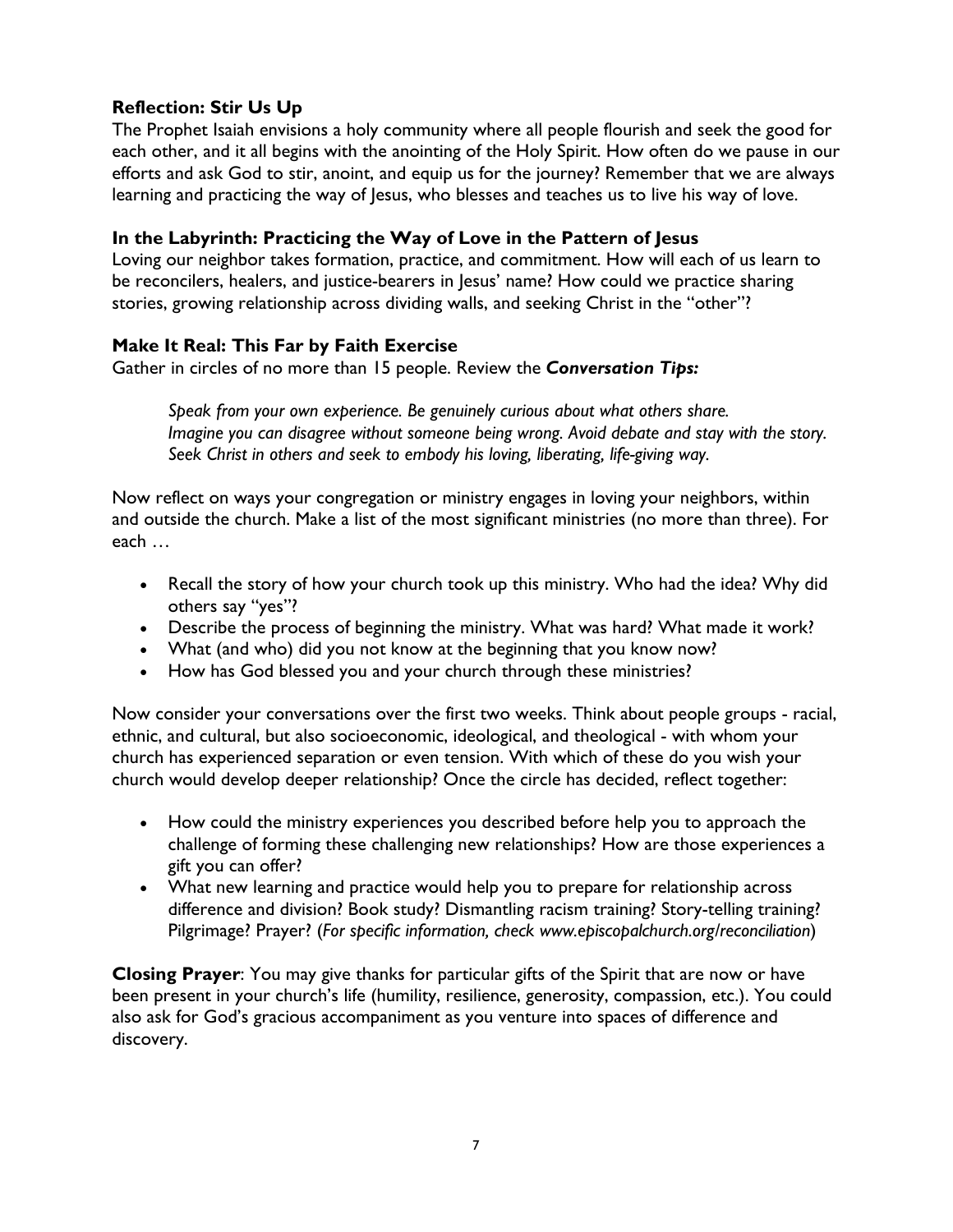### **Advent 4 – Beginning December 24, 2017 Repairing the Breach in Institutions and Society**

### **Pray the Collect for This Sunday**

Purify our conscience, Almighty God, by your daily visitation that your Son Jesus Christ, at his coming, may find in us a mansion prepared for himself; who lives and reigns with you, in the unity of the Holy Spirit, one God, now and forever. *Amen.*

### **Read the Scripture Together: Luke 1:26-38**

In the sixth month the angel Gabriel was sent by God to a town in Galilee called Nazareth, to a virgin engaged to a man whose name was Joseph, of the house of David. The virgin's name was Mary. And he came to her and said, "Greetings, favored one! The Lord is with you." But she was much perplexed by his words and pondered what sort of greeting this might be. The angel said to her, "Do not be afraid, Mary, for you have found favor with God. And now, you will conceive in your womb and bear a son, and you will name him Jesus. He will be great, and will be called the Son of the Most High, and the Lord God will give to him the throne of his ancestor David. He will reign over the house of Jacob forever, and of his kingdom there will be no end."

Mary said to the angel, "How can this be, since I am a virgin?" The angel said to her, "The Holy Spirit will come upon you, and the power of the Most High will overshadow you; therefore the child to be born will be holy; he will be called Son of God. And now, your relative Elizabeth in her old age has also conceived a son; and this is the sixth month for her who was said to be barren. For nothing will be impossible with God." Then Mary said, "Here am I, the servant of the Lord; let it be with me according to your word." Then the angel departed from her."

### **Reflection: Here I Am...**

Imagine young Mary's surprise: She has just learned she carries the Messiah in her womb. Impossible! Rather than balk at the enormity of her call, Mary leans into the power of the Spirit and says "yes." The idea of healing and transforming deeply broken systems, structures, and institutions may sound impossible to us. We can borrow Mary's courage and faith and say as a church: "Here I am, the servant of the Lord."

### **In the Labyrinth: Repairing the Breach in Institutions and Society**

God came among us in Jesus because of the deep, divine longing to love and repair this world. What social institutions and systems are broken around you? Where do you notice systems and structures that reflect racial injustice? How could we together participate in the repair, restoration, and healing of institutions and systems?